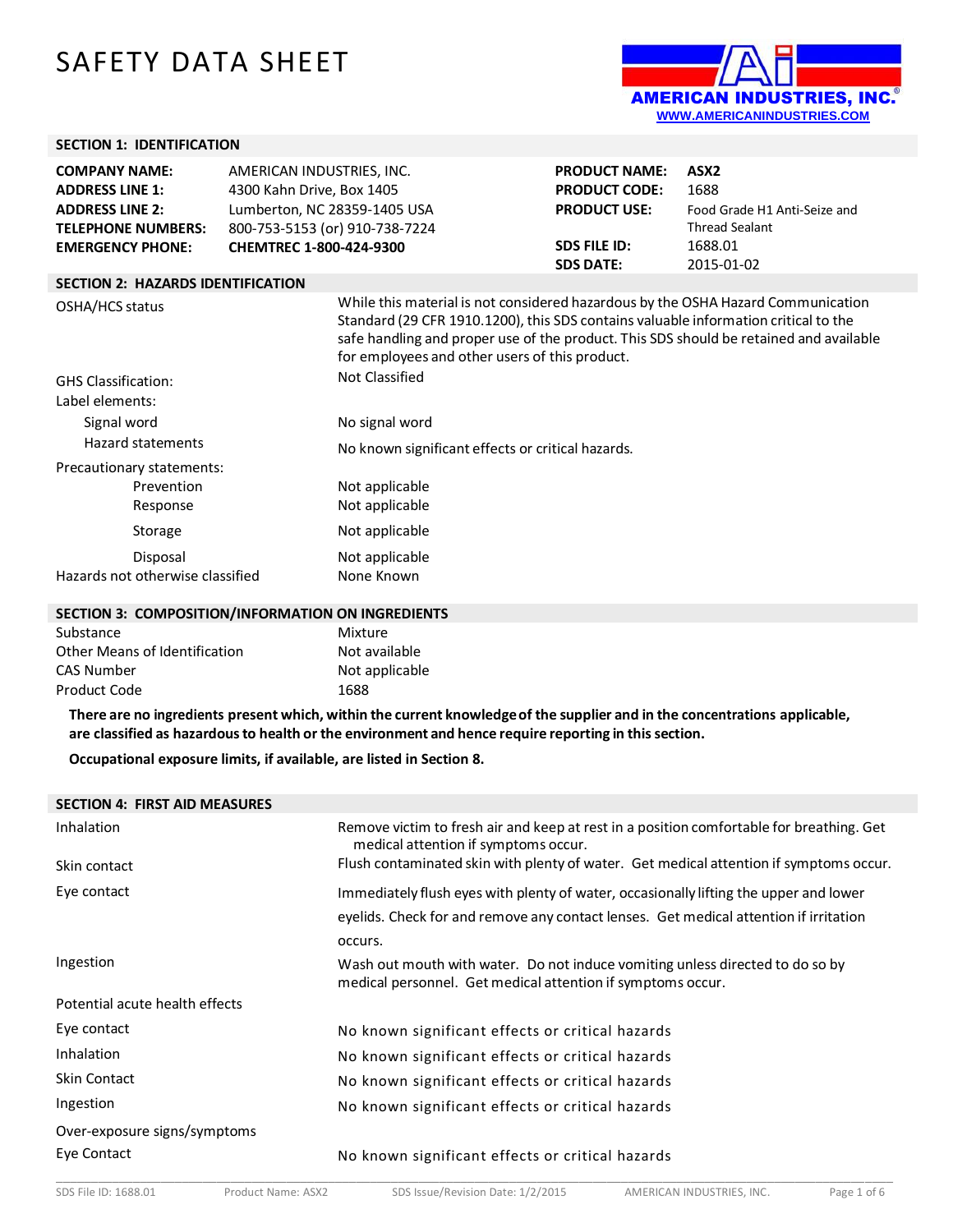| Inhalation                                                                           | No known significant effects or critical hazards |  |
|--------------------------------------------------------------------------------------|--------------------------------------------------|--|
| <b>Skin Contact</b>                                                                  | No known significant effects or critical hazards |  |
| Ingestion                                                                            | No known significant effects or critical hazards |  |
| Indication of immediate medical attention and special treatment needed, if necessary |                                                  |  |
| Notes to physician                                                                   | Treat symptomatically                            |  |
| Specific treatments                                                                  | No specific treatment                            |  |
| Protection of first-aiders                                                           | No special protection is required                |  |
|                                                                                      |                                                  |  |

## **See toxicological information (Section 11)**

## **SECTION 5: FIRE-FIGHTING MEASURES**

| Suitable extinguishing media                             | Use dry chemical, carbon dioxide, water spray (fog) or foam                                                                                                            |
|----------------------------------------------------------|------------------------------------------------------------------------------------------------------------------------------------------------------------------------|
| Unsuitable extinguishing media                           | None known                                                                                                                                                             |
| Specific hazards arising from the chemical               | Water spray or fog, foam, dry chemical, CO2                                                                                                                            |
| Protective equipment and precautions<br>for firefighters | No specific fire or explosion hazard                                                                                                                                   |
| Hazardous thermal decomposition<br>products              | Decomposition products may include the following materials: carbon dioxide carbon,<br>monoxide halogenated, compounds metal, oxide/oxides                              |
| Special protective actions for fire-fighters             | No special measures are required.                                                                                                                                      |
| Special protective equipment for fire-<br>fighters       | Fire-fighters should wear appropriate protective equipment and self-contained breathing<br>apparatus (SCBA) with a full face-piece operated in positive pressure mode. |

## **SECTION 6: ACCIDENTAL RELEASE MEASURES**

Personal precautions, protective equipment and emergency procedures

| For non-emergency personnel                                     | Put on appropriate personal protective equipment.                                                                                                                                                                                                                                                                                                                                                                                                                                                           |
|-----------------------------------------------------------------|-------------------------------------------------------------------------------------------------------------------------------------------------------------------------------------------------------------------------------------------------------------------------------------------------------------------------------------------------------------------------------------------------------------------------------------------------------------------------------------------------------------|
| For emergency responders                                        | If specialized clothing is required to deal with the spillage, take note of any information<br>in Section 8 on suitable and unsuitable materials. See also the information in "For non-<br>emergency personnel".                                                                                                                                                                                                                                                                                            |
| Environmental precautions                                       | Avoid dispersal of spilled material and runoff and contact with soil, waterways, drains<br>and sewers. Inform the relevant authorities if the product has caused environmental<br>pollution (sewers, waterways, soil or air).                                                                                                                                                                                                                                                                               |
| Methods and materials for containment and cleaning up           |                                                                                                                                                                                                                                                                                                                                                                                                                                                                                                             |
| Small spill                                                     | Move containers from spill area. Vacuum or sweep up material and place in a designated,<br>labeled waste container. Dispose of via a licensed waste disposal contractor                                                                                                                                                                                                                                                                                                                                     |
| Large spill                                                     | Move containers from spill area. Prevent entry into sewers, water courses, basements<br>or confined areas. Vacuum or sweep up material and place in a designated, labeled<br>waste container. Dispose of via a licensed waste disposal contractor. Note: see<br>Section 1 for emergency contact information and Section 13 for waste disposal.                                                                                                                                                              |
| <b>SECTION 7: HANDLING AND STORAGE</b>                          |                                                                                                                                                                                                                                                                                                                                                                                                                                                                                                             |
| Precautions for safe handling                                   | Ensure all equipment is electrically grounded before beginning transfer operations.                                                                                                                                                                                                                                                                                                                                                                                                                         |
| Protective measures                                             | Put on appropriate personal protective equipment (see Section 8).                                                                                                                                                                                                                                                                                                                                                                                                                                           |
| Advice on general occupational hygiene                          | Eating, drinking and smoking should be prohibited in areas where this material is handled,<br>stored and processed. Workers should wash hands and face before eating, drinking and<br>smoking. See also Section 8 for additional information on hygiene measures.                                                                                                                                                                                                                                           |
| Conditions for safe storage, including any<br>incompatibilities | Store in accordance with local regulations. Store in original container protected from<br>direct sunlight in a dry, cool and well-ventilated area, away from incompatible<br>materials (see Section 10) and food and drink. Keep container tightly closed and<br>sealed until ready for use. Containers that have been opened must be carefully<br>resealed and kept upright to prevent leakage. Do not store in unlabeled containers.<br>Use appropriate containment to avoid environmental contamination. |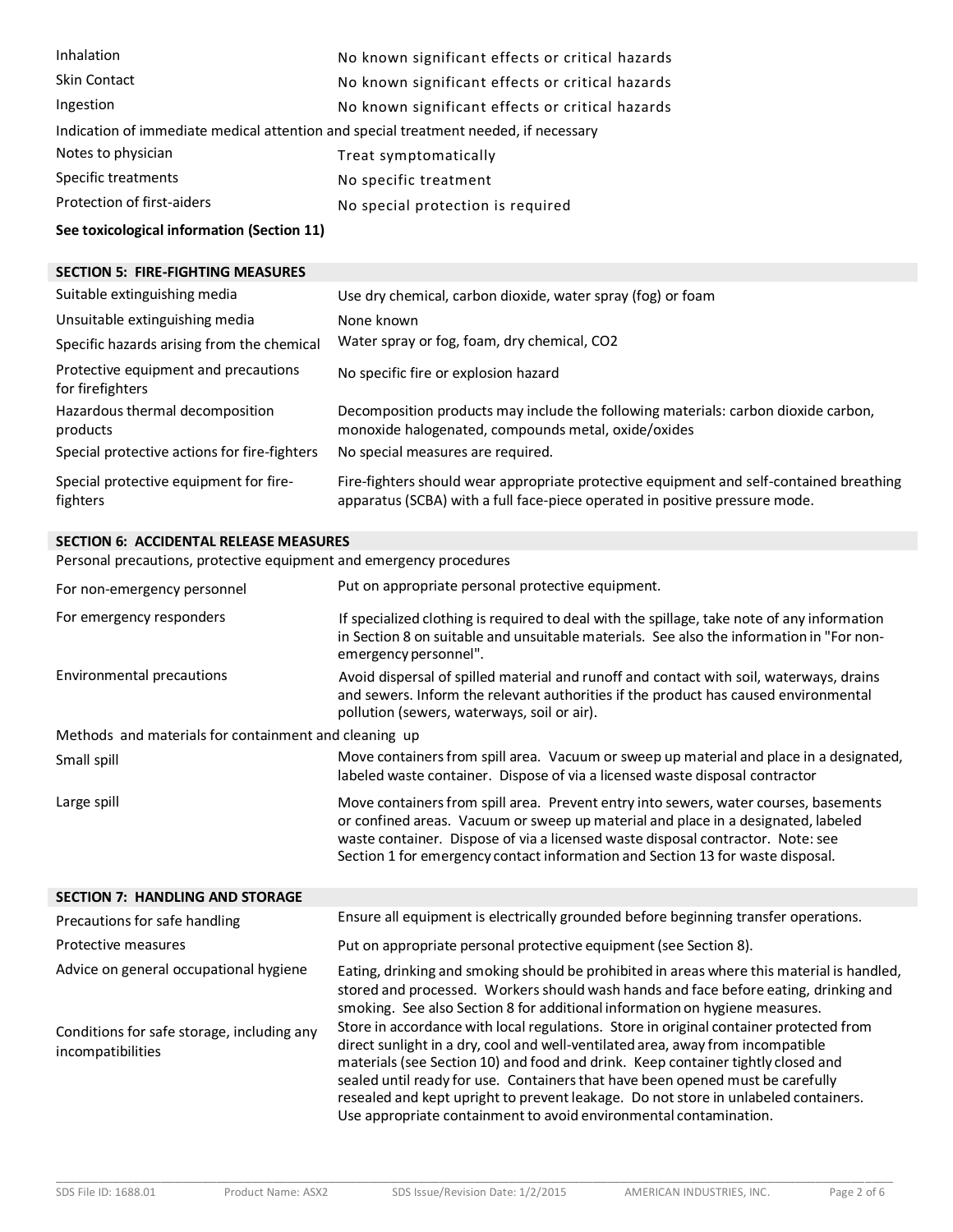## **SECTION 8: EXPOSURE CONTROLS/PERSONAL PROTECTION**

| Occupational exposure limits     | None                                                                                                                                                                                                                                                                                                               |
|----------------------------------|--------------------------------------------------------------------------------------------------------------------------------------------------------------------------------------------------------------------------------------------------------------------------------------------------------------------|
| Appropriate engineering controls | Good general ventilation should be sufficient to control worker exposure to<br>airborne contaminants.                                                                                                                                                                                                              |
| Environmental exposure controls  | Emissions from ventilation or work process equipment should be checked to ensure they<br>comply with the requirements of environmental protection legislation                                                                                                                                                      |
| Hygiene measures                 | Wash hands, forearms and face thoroughly after handling chemical products, before<br>eating, smoking and using the lavatory and at the end of the working period. Ensure that<br>eyewash stations and safety showers are close to the workstation location.                                                        |
| Eye/face protection              | Safety eyewear complying with an approved standard should be used when a risk<br>assessment indicates this is necessary to avoid exposure to liquid splashes, mists,<br>gases or dusts.                                                                                                                            |
| Hand protection                  | Chemical-resistant, impervious gloves complying with an approved standard should be<br>worn at all times when handling chemical products if a risk assessment indicates this is<br>necessary                                                                                                                       |
| Body protection                  | Personal protective equipment for the body should be selected based on the task being<br>performed and the risks involved and should be approved by a specialist before handling<br>this product.                                                                                                                  |
| Other skin protection            | Appropriate footwear and any additional skin protection measures should be selected<br>based on the task being performed and the risks involved and should be approved by a<br>specialist before handling this product.                                                                                            |
| Respiratory protection           | Use a properly fitted, particulate filter respirator complying with an approved standard<br>if a risk assessment indicates this is necessary. Respirator selection must be based on<br>known or anticipated exposure levels, the hazards of the product and the safe working<br>limits of the selected respirator. |

#### **SECTION 9: PHYSICAL AND CHEMICAL PROPERTIES**

| Appearance                                      |                                        |
|-------------------------------------------------|----------------------------------------|
| Physical state                                  | Semi-solid                             |
| Color                                           | Off-white                              |
| Odor                                            | Mild                                   |
| Odor Threshold                                  | Not available                          |
| рH                                              | Not available                          |
| Melting point                                   | Not available                          |
| <b>Boiling point</b>                            | Not available                          |
| Flash point                                     | Open cup: 204.44°C (400°F) [Cleveland] |
| <b>Burning Time</b>                             | Not available                          |
| <b>Burning rate</b>                             | Not available                          |
| Evaporation rate                                | Not available                          |
| Flammability (solid, gas)                       | Not available                          |
| Lower and upper explosive (flammable)<br>limits | Not available                          |
| Vapor pressure                                  | Not available                          |
| Vapor density                                   | Not available                          |
| Relative density                                | $1.8$ g/ml                             |
| Solubility                                      | Insoluble in water                     |
| Partition coefficient" n-octanol/water          | Not available                          |
| Auto-ignition temperature                       | Not available                          |
| Decomposition temperature                       | Not available                          |
| SADT                                            | Not available                          |
| Viscosity                                       | Not available                          |

#### **SECTION 10: STABILITY AND REACTIVITY**

| Reactivity    |
|---------------|
| Chemical stah |

No specific test data related to reactivity available for this product or its ingredients. Chemical stability The product is stable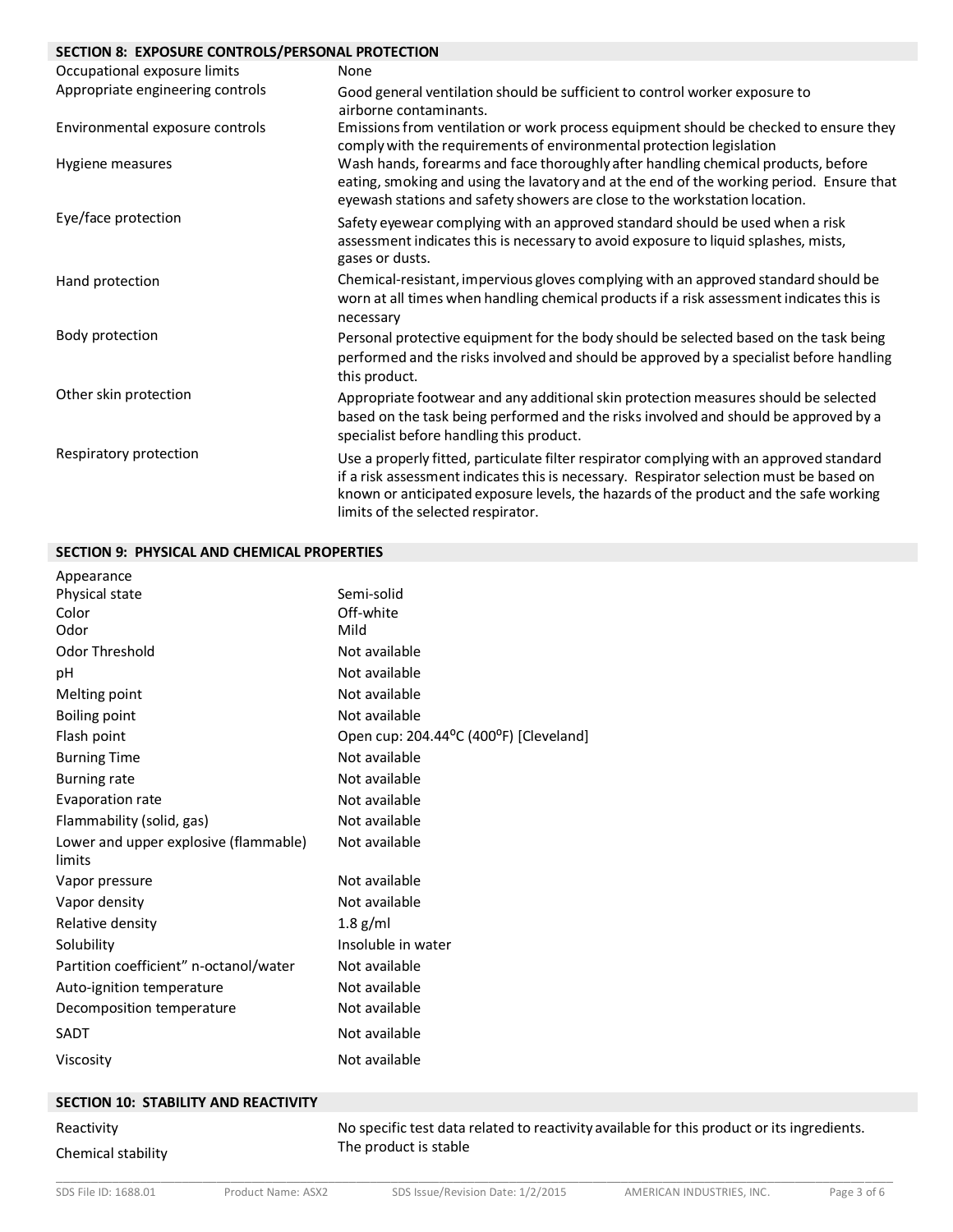| Possibility of hazardous reactions                                                       |                                                                                       | Under normal conditions of storage and use, hazardous reactions will not occur.                      |
|------------------------------------------------------------------------------------------|---------------------------------------------------------------------------------------|------------------------------------------------------------------------------------------------------|
| Conditions to avoid                                                                      | Do not heat above flash point.                                                        |                                                                                                      |
| Incompatible materials                                                                   | Reactive or incompatible with the following materials: oxidizing materials and acids. |                                                                                                      |
| Hazardous decomposition products                                                         | not be produced.                                                                      | Under normal conditions of storage and use, hazardous decomposition products should                  |
| SECTION 11: TOXICOLOGICAL INFORMATION                                                    |                                                                                       |                                                                                                      |
| Acute toxicity                                                                           | There is no data available                                                            |                                                                                                      |
| Irritation/Corrosion                                                                     | There is no data available                                                            |                                                                                                      |
| Sensitization                                                                            | There is no data available                                                            |                                                                                                      |
| Mutagenicity<br>Carcinogenicity                                                          | There is no data available<br>There is no data available                              |                                                                                                      |
| Reproductive toxicity                                                                    | There is no data available                                                            |                                                                                                      |
| Teratogenicity                                                                           | There is no data available                                                            |                                                                                                      |
| Specific target organ toxicity (single<br>exposure)                                      | There is no data available                                                            |                                                                                                      |
| Specific target organ toxicity (repeated<br>exposure)                                    | There is no data available                                                            |                                                                                                      |
| Aspiration hazard                                                                        | There is no data available                                                            |                                                                                                      |
| Information on the likely routes of<br>exposure                                          | Dermal contact. Eye contact. Inhalation. Ingestion.                                   |                                                                                                      |
| Potential acute health effects                                                           |                                                                                       |                                                                                                      |
|                                                                                          | Eye contact                                                                           | No known significant effects or critical hazards                                                     |
|                                                                                          | Inhalation                                                                            | No known significant effects or critical hazards                                                     |
|                                                                                          | Skin contact                                                                          | No known significant effects or critical hazards                                                     |
| Symptoms related to the physical, chemical and toxicological characteristics             | Ingestion                                                                             | No known significant effects or critical hazards                                                     |
|                                                                                          | Eye contact                                                                           | No known significant effects or critical hazards                                                     |
|                                                                                          | Inhalation                                                                            | No known significant effects or critical hazards                                                     |
|                                                                                          | Skin contact                                                                          | No known significant effects or critical hazards                                                     |
|                                                                                          | Ingestion                                                                             | No known significant effects or critical hazards                                                     |
| Delayed and immediate effects and also chronic effects from short and long term exposure |                                                                                       |                                                                                                      |
|                                                                                          | Short term exposure potential<br>immediate effects                                    | No known significant effects or critical hazards                                                     |
|                                                                                          | Short term exposure potential<br>delayed effects                                      | No known significant effects or critical hazards                                                     |
|                                                                                          | Long term exposure potential<br>immediate effects                                     | No known significant effects or critical hazards                                                     |
|                                                                                          | Long term exposure potential<br>delayed effects                                       | No known significant effects or critical hazards                                                     |
| Potential chronic health effects                                                         |                                                                                       |                                                                                                      |
|                                                                                          | General                                                                               | No known significant effects or critical hazards                                                     |
|                                                                                          | Carcinogenicity                                                                       | No known significant effects or critical hazards                                                     |
|                                                                                          | Mutagenicity                                                                          | No known significant effects or critical hazards                                                     |
|                                                                                          | Teratogenicity                                                                        | No known significant effects or critical hazards                                                     |
|                                                                                          | Developmental effects<br>Fertility effect                                             | No known significant effects or critical hazards<br>No known significant effects or critical hazards |
| Numerical measures of toxicity-Acute toxicity estimates                                  |                                                                                       | There is no data available                                                                           |
|                                                                                          |                                                                                       |                                                                                                      |

| <b>SECTION 12: ECOLOGICAL INFORMATION</b> |                            |
|-------------------------------------------|----------------------------|
| Toxicity                                  | There is no data available |
| Persistence and degradability             | There is no data available |
| Bioaccumulative potential                 | There is no data available |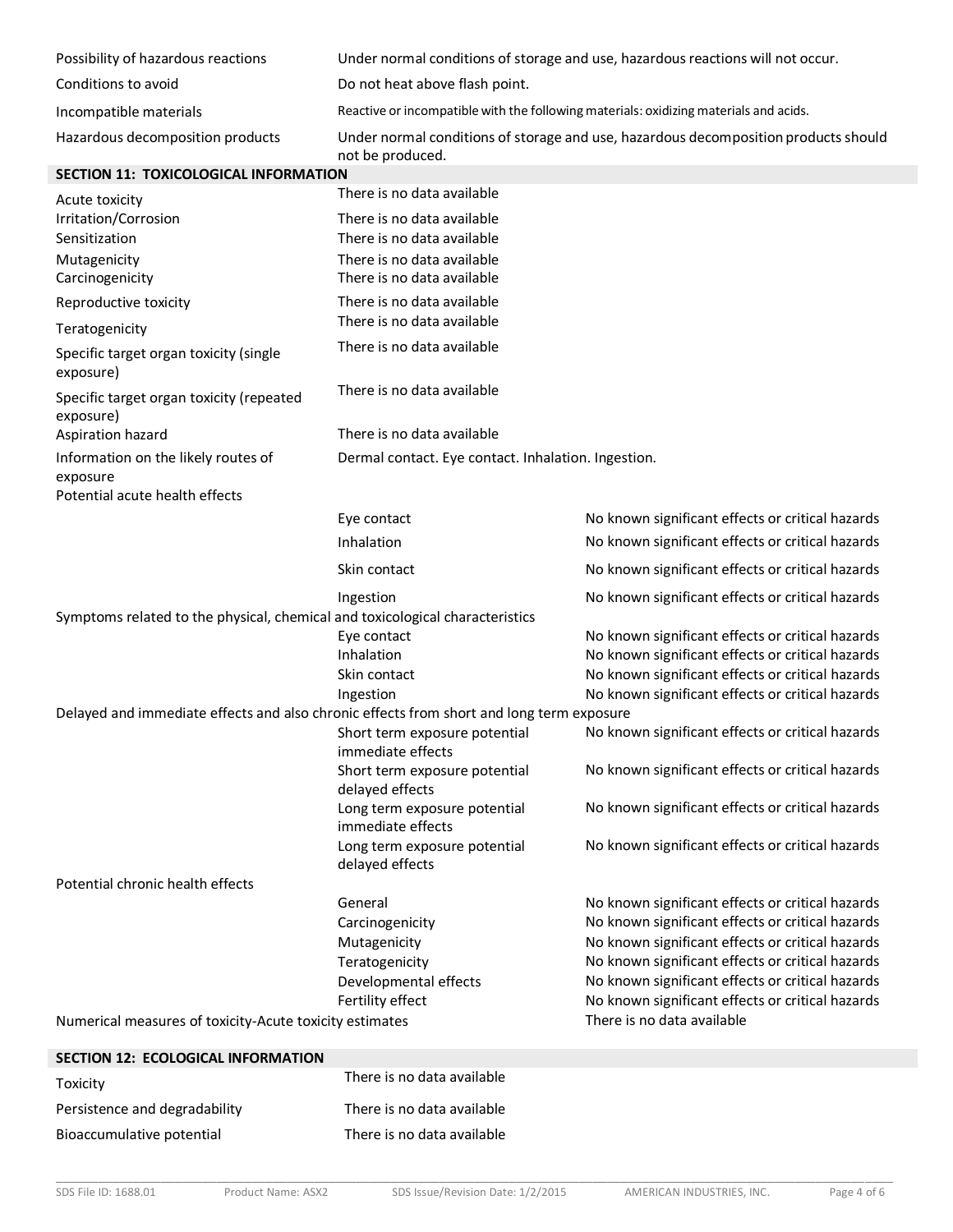**SECTION 13: DISPOSAL CONSIDERATIONS** Disposal methods The generation of waste should be avoided or minimized wherever possible. Disposal of this product, solutions and any by-products should comply with the requirements of environmental protection and waste disposal legislation and any regional local authority requirements. Dispose of surplus and non-recyclable products via a licensed waste disposal contractor. Waste should not be disposed of untreated to the sewer unless fully compliant with the requirements of all authorities with jurisdiction. Waste packaging should be recycled. Incineration or landfill should only be considered when recycling is not feasible. This material and its container must be disposed of in a safe way. Empty containers or liners may retain some product residues. Avoid dispersal of spilled material and runoff and contact with soil, waterways, drains and sewers

| <b>SECTION 14: TRANSPORT INFORMATION</b>   |                                                                                                                                                                                                                        |
|--------------------------------------------|------------------------------------------------------------------------------------------------------------------------------------------------------------------------------------------------------------------------|
| DOT                                        | Not regulated.                                                                                                                                                                                                         |
| Environmental hazards                      | No.                                                                                                                                                                                                                    |
| Special precautions for user               | <b>Transport within user's premises:</b> always transport in closed containers that are upright<br>and secure. Ensure that persons transporting the product know what to do in the event of<br>an accident or spillage |
| Transport in bulk according to Annex II of | Not available                                                                                                                                                                                                          |
| MARPOL 73/78 and the IBC Code              |                                                                                                                                                                                                                        |

| <b>SECTION 15: REGULATORY INFORMATION</b>                            |                                                                                                                                                                                                                                                                                        |                                   |  |
|----------------------------------------------------------------------|----------------------------------------------------------------------------------------------------------------------------------------------------------------------------------------------------------------------------------------------------------------------------------------|-----------------------------------|--|
| US Federal regulations                                               | TSCA 8(a) CDR Exempt/Partial exemption: Not determined<br>United States inventory (TSCA 8b): All components are listed or exempted.                                                                                                                                                    |                                   |  |
| Clean Air Act Section 112 (b) Hazardous Air                          | Not listed                                                                                                                                                                                                                                                                             |                                   |  |
| Pollutants (HAPs)                                                    |                                                                                                                                                                                                                                                                                        |                                   |  |
| Clean Air Act Section 602 Class I                                    | Not listed                                                                                                                                                                                                                                                                             |                                   |  |
| Substances                                                           |                                                                                                                                                                                                                                                                                        |                                   |  |
| Clean Air Act Section 602 Class II                                   | No listed                                                                                                                                                                                                                                                                              |                                   |  |
| <b>Substances</b>                                                    |                                                                                                                                                                                                                                                                                        |                                   |  |
| DEA List I Chemicals (Precursor Chemicals)                           | Not listed                                                                                                                                                                                                                                                                             |                                   |  |
| DEA : List II Chemicals (Essential Chemicals)                        | Not listed                                                                                                                                                                                                                                                                             |                                   |  |
| Sara 302/204 Composition/information on                              | No products were found                                                                                                                                                                                                                                                                 |                                   |  |
| ingredients                                                          |                                                                                                                                                                                                                                                                                        |                                   |  |
| <b>SARA 304 RQ</b>                                                   | Not applicable                                                                                                                                                                                                                                                                         |                                   |  |
| SARA 311/312 Classification                                          | Not applicable                                                                                                                                                                                                                                                                         |                                   |  |
| Composition/Information on ingredients                               | No products were found                                                                                                                                                                                                                                                                 |                                   |  |
| <b>State Regulations</b>                                             |                                                                                                                                                                                                                                                                                        |                                   |  |
|                                                                      | Massachusetts                                                                                                                                                                                                                                                                          | None of the components are listed |  |
|                                                                      | New York                                                                                                                                                                                                                                                                               | None of the components are listed |  |
|                                                                      | New Jersey                                                                                                                                                                                                                                                                             | None of the components are listed |  |
|                                                                      | Pennsylvania                                                                                                                                                                                                                                                                           | None of the components are listed |  |
| California Prop 65                                                   | No products were found                                                                                                                                                                                                                                                                 |                                   |  |
| International regulations                                            | Australia inventory (AICS): All components are listed or exempted.                                                                                                                                                                                                                     |                                   |  |
|                                                                      | China inventory (IECSC): All components are listed or exempted. Korea inventory: All<br>components are listed or exempted.<br>New Zealand Inventory of Chemicals (NZIoC): All components are listed or exempted.<br>Philippines inventory (PICCS): All components are listed or exempt |                                   |  |
| Chemical Weapons Convention List Schedule I Chemicals<br>Not listed  |                                                                                                                                                                                                                                                                                        |                                   |  |
| Chemical Weapons Convention List Schedule II Chemicals<br>Not listed |                                                                                                                                                                                                                                                                                        |                                   |  |
| Chemical Weapons Convention List Schedule III Chemicals              | Not listed                                                                                                                                                                                                                                                                             |                                   |  |
|                                                                      |                                                                                                                                                                                                                                                                                        |                                   |  |